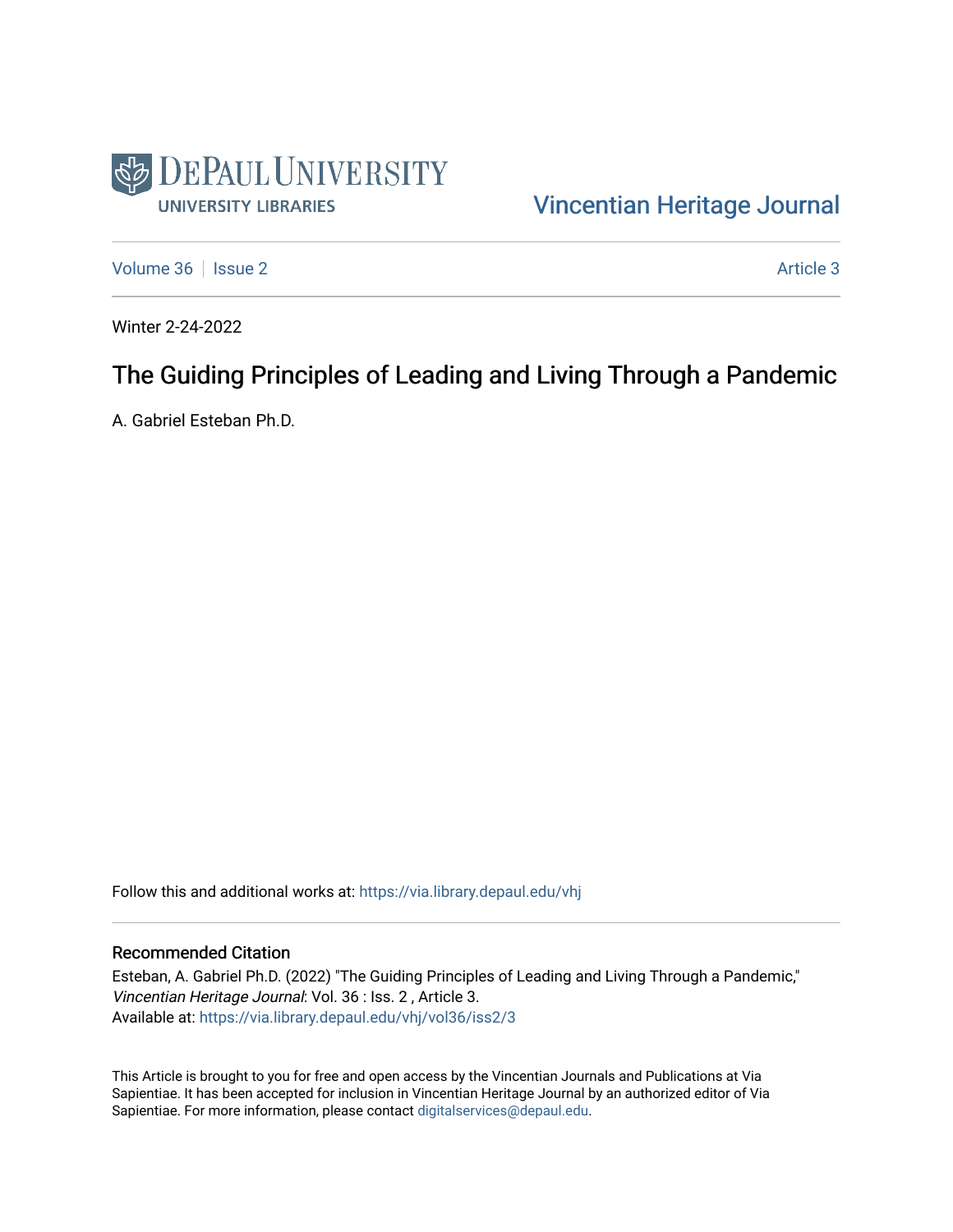# **The Guiding Principles of Leading and Living Through a Pandemic**

**A. Gabriel Esteban, Ph.D.** *President, DePaul University*

#### **BIO**

**A. GABRIEL ESTEBAN, PHD**, is the twelfth president of DePaul University. He assumed the presidency on 1 July 2017, as the first lay leader in DePaul's history. Dr. Esteban oversees a \$570 million budget, nearly 22,000 students on two major Chicago campuses, and about 3,300 full-time and part-time faculty and staff. Under his leadership, DePaul developed its current strategic plan, ["Grounded in Mission: The Plan for DePaul 2024."](https://offices.depaul.edu/president/strategic-directions/grounded-in-mission/Pages/default.aspx) It calls for deepening the university's commitment to its Catholic, Vincentian, and urban mission; ensuring an inclusive campus environment; preparing all students for global citizenship and success; expanding access to high quality, affordable academic programs; elevating academic excellence and embracing a culture of creativity and discovery; and employing bold approaches to ensure DePaul's continued fiscal strength for future generations. Dr. Esteban's priorities include accessibility and transparency and enhancing the student experience. He is a member of the Economic Club, Chicago Club, and Commercial Club of Chicago. Locally, he serves on the Chicago History Museum board and the Archdiocese of Chicago Catholic School board. Nationally, he serves on the board of the National Association of Independent Colleges and Universities, NCAA Division I Presidential Forum Conference, and the Big East Conference. Dr. Esteban holds a PhD in business administration from the Graduate School of Management of the University of California, Irvine, and a master's

## **[Previous Article](#page--1-0)**

**[Next Article](#page--1-0)**

**[Table of](#page--1-0)  [Contents](#page--1-0)**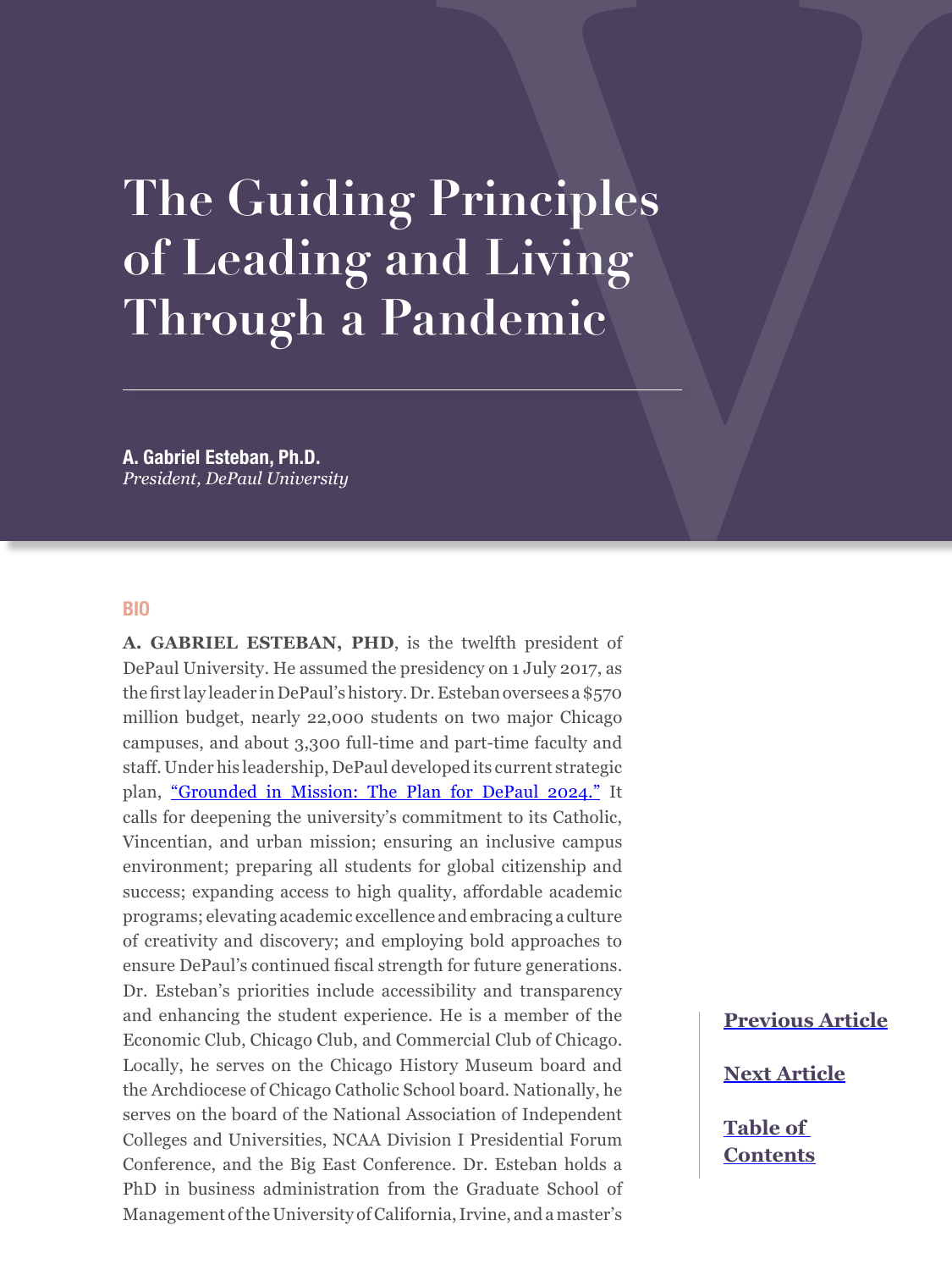in Japanese business studies from Chaminade University in Honolulu. He earned his bachelor's degree in mathematics and an MBA from the University of the Philippines, Diliman, Quezon City. Dr. Esteban has served American higher education in a number of national roles, including past membership on the Accreditation Review Council of the Higher Learning Commission and chairing numerous accreditation visits. He is an emeritus board member of Asian Pacific Americans in Higher Education. A celebrated leader and advocate for minorities, Dr. Esteban has received multiple honors throughout his career. His alma mater, the University of California, Irvine, named him one of its top fifty graduate and postdoctoral alumni. The Carnegie Corporation of New York recognized him as a "Great Immigrant" in 2015, and New Jersey's leading business journal, NJBIZ, included him on its list of the 100 most powerful state leaders in 2016 for a second time. Dr. Esteban met Josephine at the University of the Philippines, where she earned a master's in economics and a bachelor's in business economics. She holds an MBA from the University of California, Riverside. Both their daughter, Ysabella, and their son-in-law, Matthew, are medical doctors.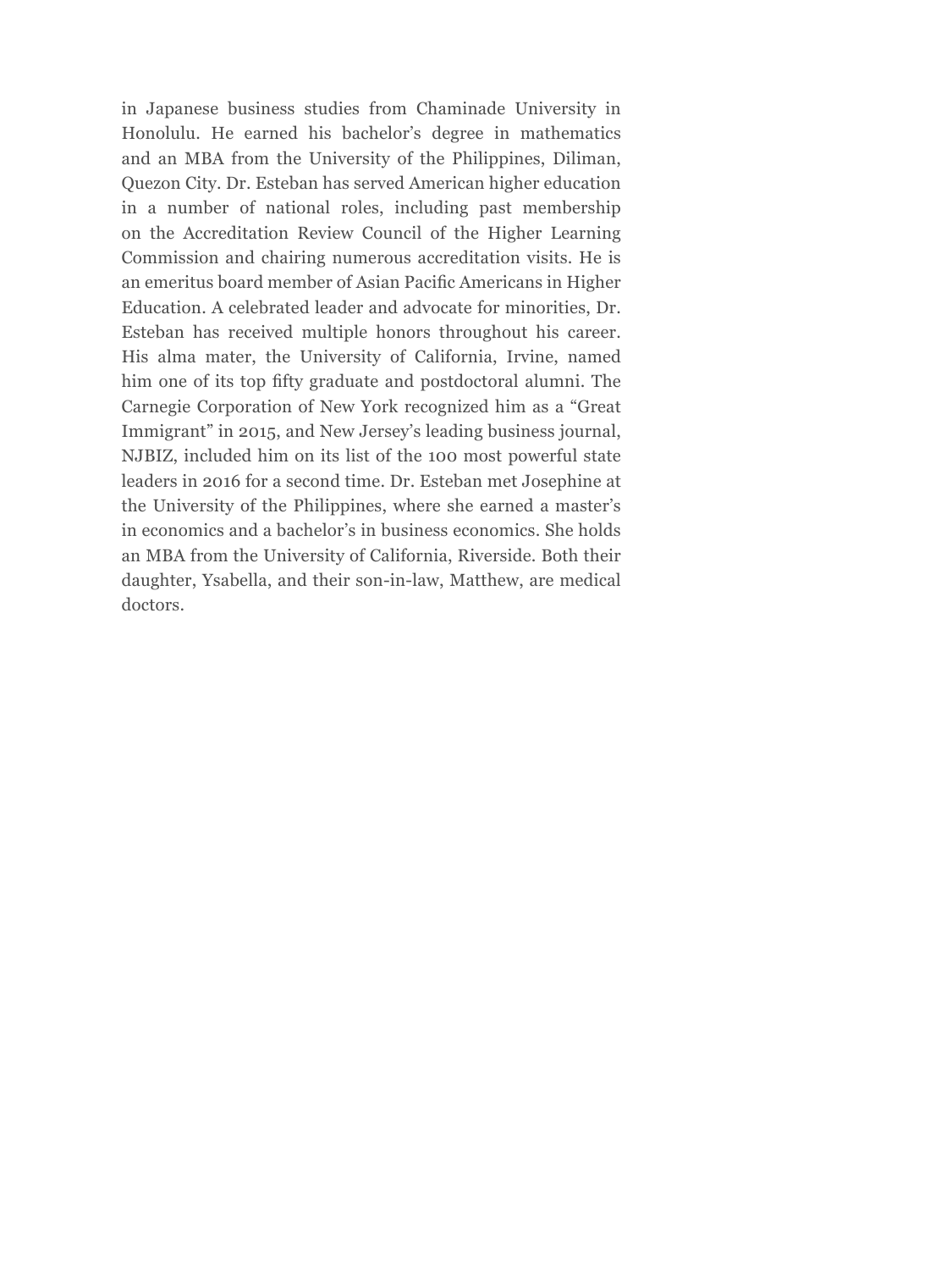<span id="page-3-0"></span>

#### **[Click to enlarge](#page-7-0)**

*The statues in Saint Vincent's Circle are decorated with protective face masks during the COVID-19 pandemic. April 30, 2020, on the Lincoln Park Campus.* 

*Courtesy DePaul University/Jeff Carrion*

**"Never betray His principles for any reason whatsoever, and take great care not to spoil God's affairs by too much haste in them."<sup>1</sup>**

he 2020–2021 academic year was like no other. As it concludes, I find myself reflecting on the experience of leading and living through a global pandemic. Has it been extremely challenging? The answer, of course, is yes. While we continue to grieve for the lives lost and the immense pain this pandemic continues to inflict upon individuals around the world, we must also embrace the knowledge and perspective gained from this past year.

When faced with a great challenge, I turn to guiding principles. What do we value most as an institution? What is most important? To put it simply, what must be done?

Early on in the pandemic, we asked ourselves these questions, and our answers guided every decision moving forward. From shutting down the campus to opening up again, our guiding principles served as our beacon for navigating the storm. They not only kept us on course, but also gave us faith we would be stronger on the other side.

#### **Take care of our community**

The first guiding principle—and our primary one throughout the pandemic—was simple: take care of our community. That included our immediate community—our students, faculty, and staff—as well as the community in which we live and operate.

<sup>1</sup> Letter 1020, "To Charles Nacquart, in Richelieu," 22 March 1648, in Pierre Coste, C.M., *Vincent de Paul, Correspondence, Conferences, Documents*, ed. and trans. Jacqueline Kilar, D.C., Marie Poole, D.C., et al., vols. 1–14 (New York: New City Press, 1985–2014), 3:280.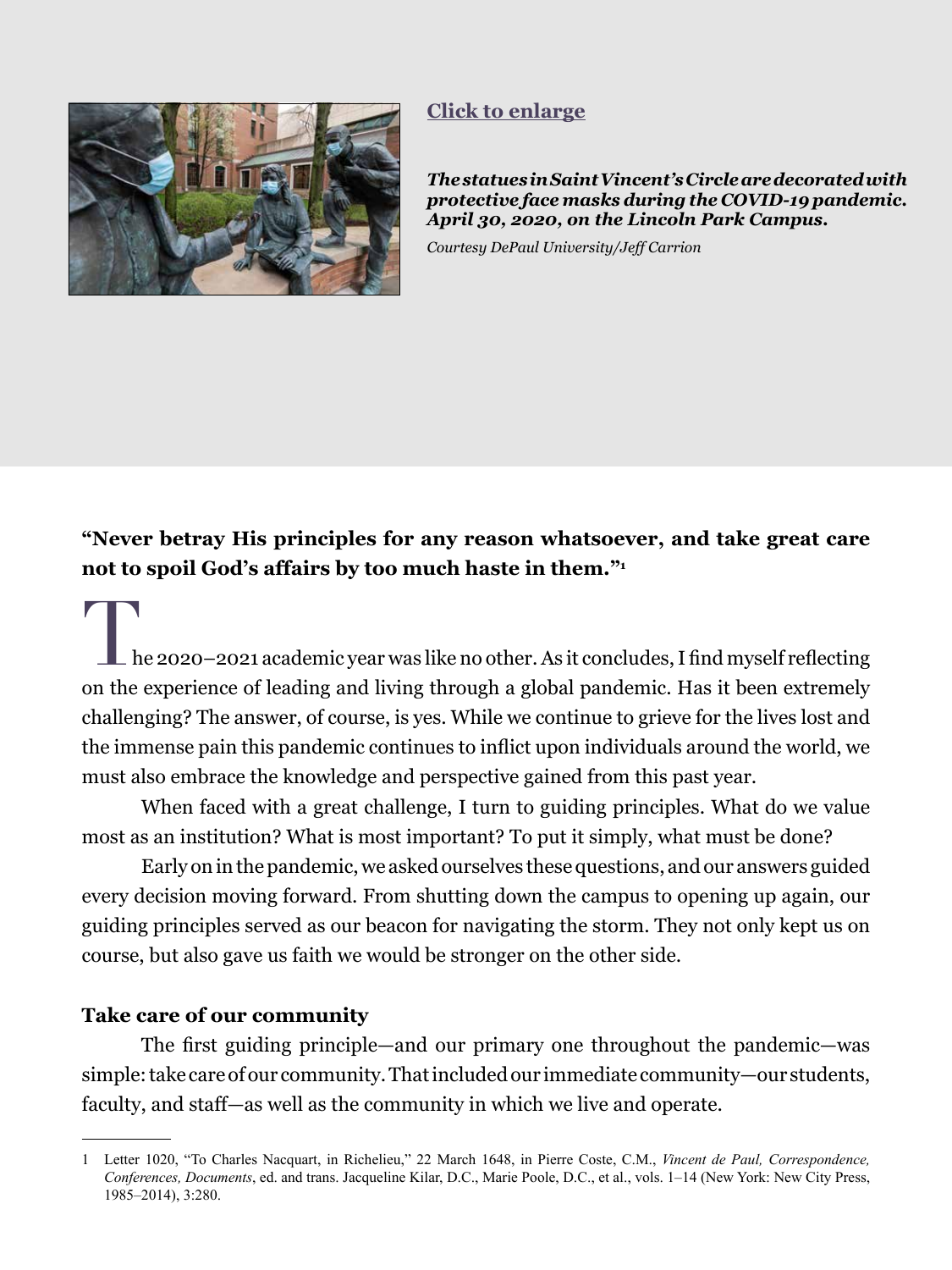Despite the fact we were remote, we decided early on to pay all our student workers throughout the spring quarter in 2020. We continued to pay part-time staff until June 30, 2020. We also worked to find alternative duties and tasks for the staff members who could not complete their work remotely. In April 2020, we were among one of the first institutions to announce that we would not increase tuition or fees for the 2020–2021 academic year. Even though we had previously made the decision to increase tuition and fees, we knew this was no longer an option because of the pandemic and its impact on our students.

These decisions had financial implications, but it meant we were taking care of our community. "Take care, DePaul" became our mantra. As a guiding principle, it made the decision to shut down in spring 2020 easy. Determining what to do later that year in fall was much more challenging. We knew continuing to teach and operate remotely would have significant financial implications. But our people came first.

As an urban institution, we also were incredibly conscious about the potential impact on the communities where our students reside. If we had brought back 22,000 students, it would have affected our neighbors tremendously. Throughout the entire pandemic, we worked closely with the City of Chicago and the Chicago Department of Public Health to safeguard the health and safety of our surrounding community.

#### **Inclusive decision-making**

Another important guiding principle was trust your people.

In the early days of the pandemic, I established a COVID-19 Planning and Response Task Force. I asked our executive vice president and chief financial officer to lead the group and to work closely with the provost. We charged the task force with information gathering and drafting communications and recommendations related to COVID-19. The group, which started out small and grew over time, was diverse in terms of roles and expertise. Task force members ranged from public health and safety officers, to communication and legal counsel, to faculty, and to student government representatives.

The cross-functionality of the task force allowed us to make decisions inclusively. We were quick to make certain decisions, such as switching to all remote teaching in spring 2020. When there was uncertainty, however, we were more deliberate.

The decision not to reopen our campuses in the fall of 2020 was one example. Over the spring and summer, we were constantly assessing the situation and consulting with public officials. We gave ourselves until August to make a decision, at which time, the number of cases and infection rate made it clear that it would not be safe to return to inperson learning in the fall. It was not an easy decision, but it was the right one. Deliberate and inclusive decision-making meant we didn't have to backtrack during the pandemic.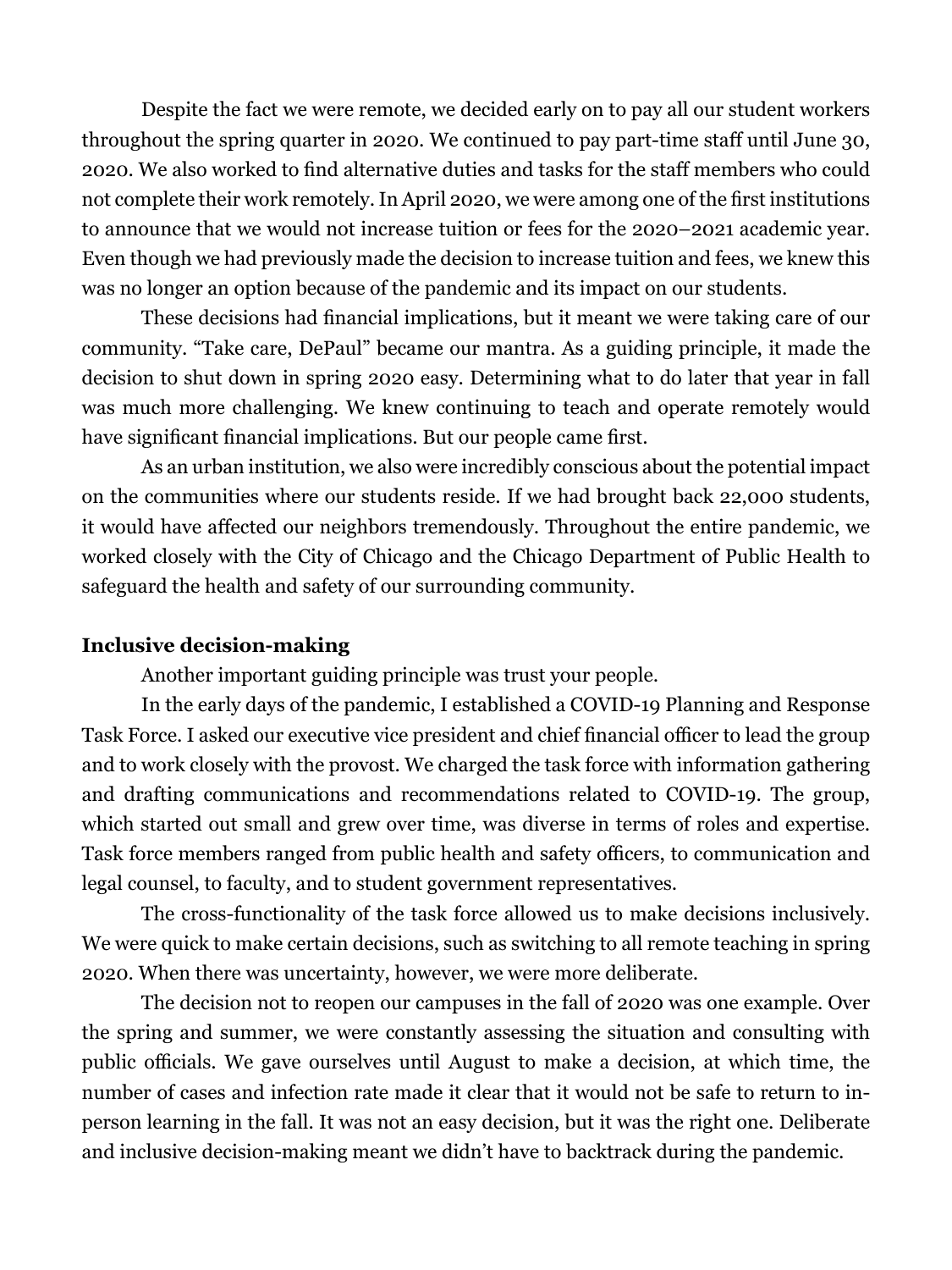<span id="page-5-0"></span>

#### **[Click to enlarge](#page-8-0)**

*A DePaul student receives a COVID-19 vaccine, April 28, 2021, in the Lincoln Park Student Center. The Moderna vaccine clinic was open to DePaul students, faculty, and staff April 27-30, 2021, and was conducted in partnership with Michigan Avenue Immediate Care.* 

*Courtesy DePaul University/Jeff Carrion*

I trusted my team. That simple fact made many things easier throughout the pandemic. I trusted my senior leaders to do the right thing. If they thought a particular situation needed my opinion, they brought it to me. Leaders of institutions always face a temptation to do things themselves, but that isn't an option in a large, complex organization. They must trust the voices in the room.

#### **Listen to your community**

Listening to the concerns of your entire community was another valuable guiding principle.

In the wake of the murder of George Floyd and the social unrest that followed, we were mindful of the stress on our students. It was the end of the spring quarter, and finals were approaching. Our students were extremely upset. We worked with our faculty leadership to offer alternatives for traditional grading and final exams. We gave students flexibility, including the option of being graded on a certain percentage of their work. All they needed to do was talk with their professor.

We also added channels to make listening more effective. We surveyed our faculty, staff, and students to gauge concerns and needs. We launched a new website with updates, extensive FAQs, and the opportunity to pose questions. We hosted town halls to hear from the community, including family members of students.

We continued to listen and were deeply concerned to learn some of our marginalized students did not have access to high-speed internet or a computer. Some students were sitting in their cars where they could find a public WiFi hotspot. Some were completing their coursework on their phones.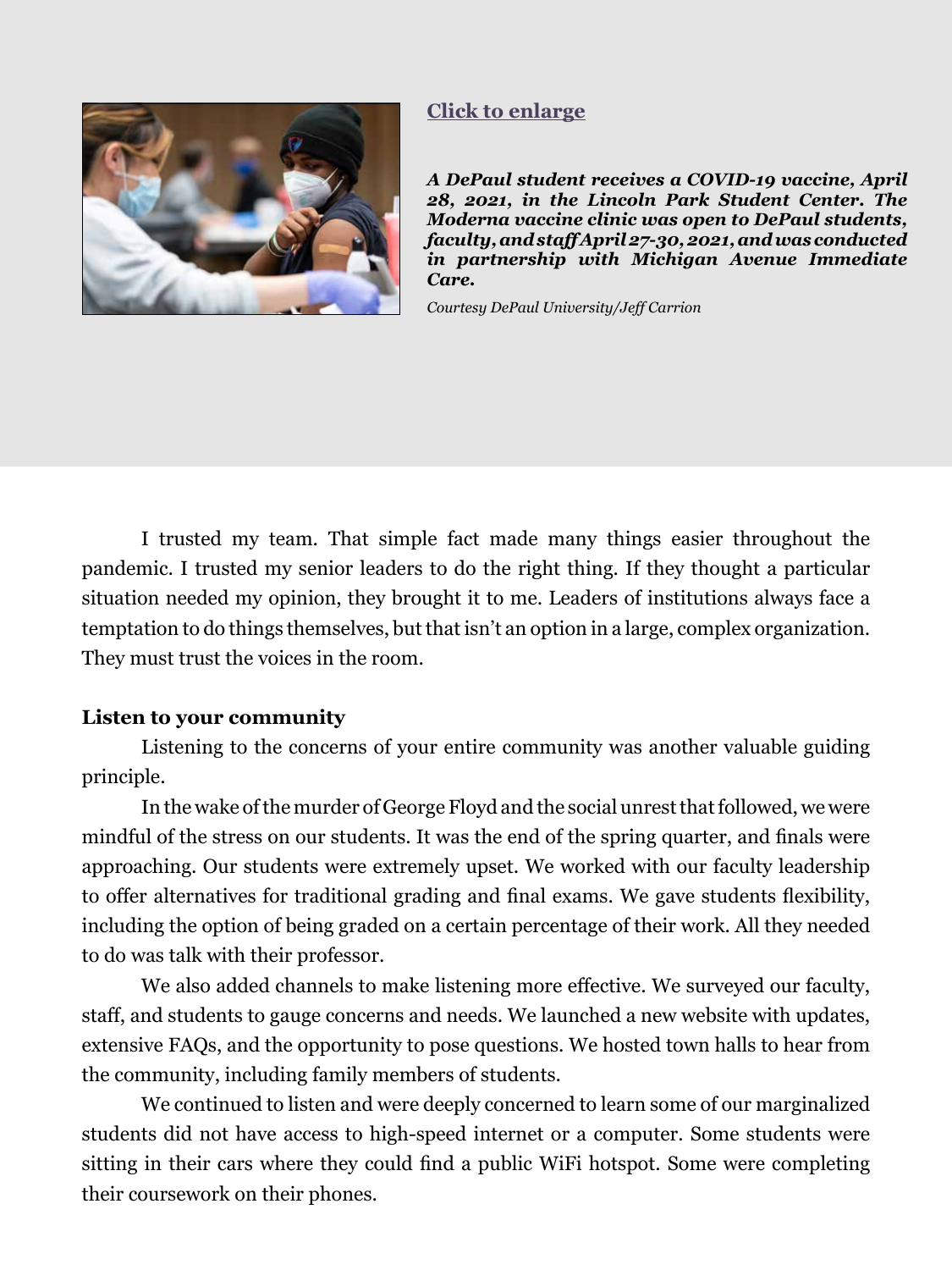As we planned for the fall quarter, we knew that we couldn't have the regular, prepandemic number of students living on campus, but we did determine that we could make exceptions. If students didn't have a safe place to stay or did not have access to WiFi or a computer, they could apply to stay in a dorm on campus. We also launched urgent campaigns to raise funds to help students pay for housing, food, and technology. When our students said they needed help, we listened and acted.

#### **Keep looking forward**

Our final guiding principle was to make decisions that allow us to live our mission, not just today, but well into the future.

We knew learning remotely would have implications for student recruitment and retention. We responded by creating recruitment and retention committees in April 2020, or about a month after we created the COVID-19 Planning Task Force, to address those issues.

Teaching and working remotely also gave us the opportunity to re-evaluate how our university operates. We re-examined policies and structures to make sure they align with this new reality. We have programs that we thought could never be taught online. Now, with more than 150 Zoom-enabled and trimodal classrooms, we know they can. More than 1,000 faculty completed DePaul's award-winning Online Teaching Series, a 40-hour faculty development program. We learned to be creative in the ways we connect with each other and our students.

All those lessons will stay with us well into the future—and the innovation will continue. I'm always asking our university community, "What do you want DePaul to look like not only five years from now, but also in twenty-five years or one hundred years?" We are constantly finding ways to strengthen our university, and the pandemic only accelerated that process.

As we prepared to welcome our faculty, staff, and students back on campus in fall 2021, we continued our trajectory to be a stronger, more flexible, and more inclusive institution.

Throughout the pandemic, we never lost sight of our Catholic, Vincentian, and urban mission. We overcame obstacles. We forged ahead. We took care of each other.

Every challenge is an opportunity.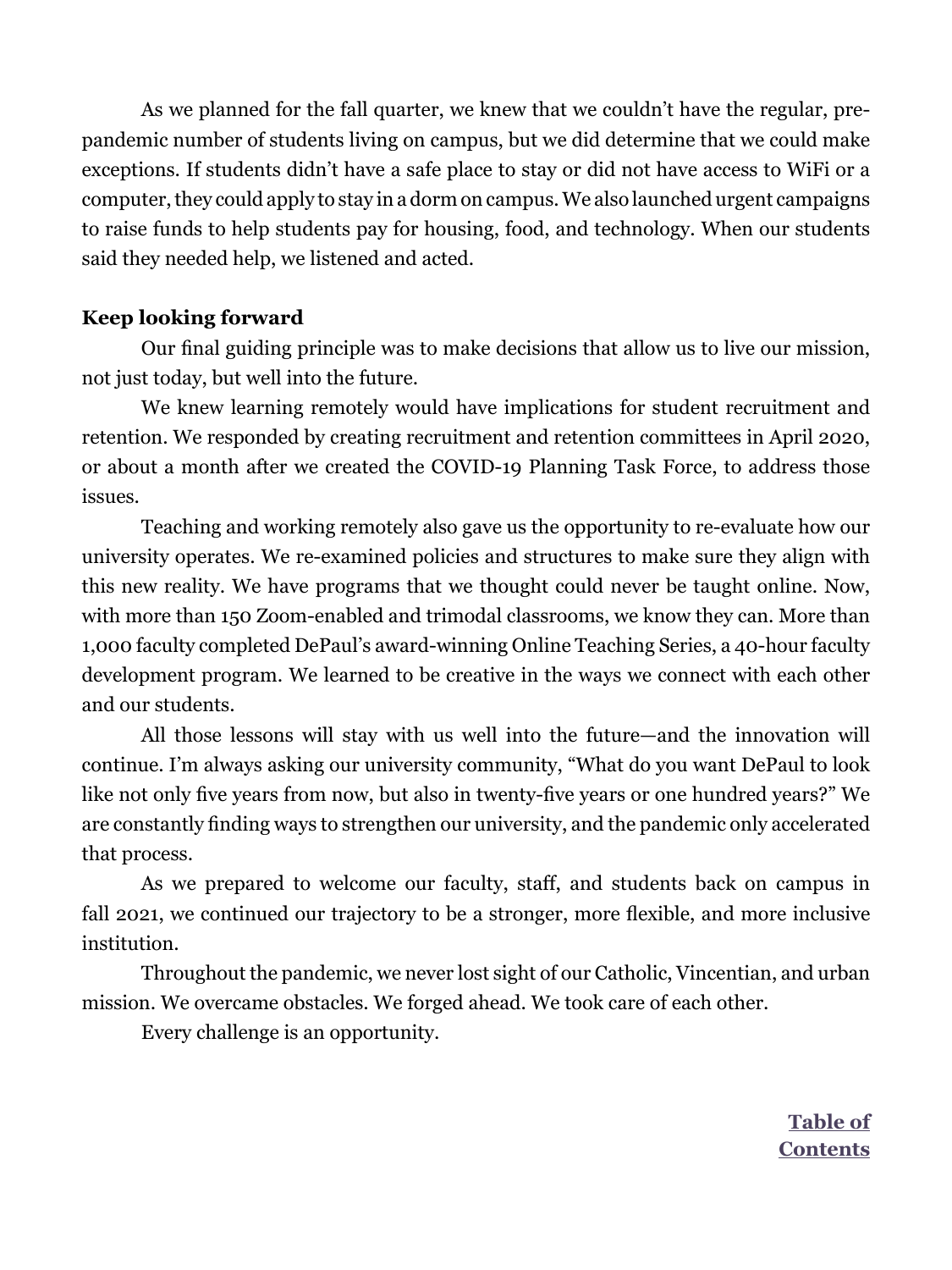<span id="page-7-0"></span>

### **[Click to go back](#page-3-0)**

*The statues in Saint Vincent's Circle are decorated with protective face masks during the COVID-19 pandemic. April 30, 2020, on the Lincoln Park Campus.* 

*Courtesy DePaul University/Jeff Carrion*